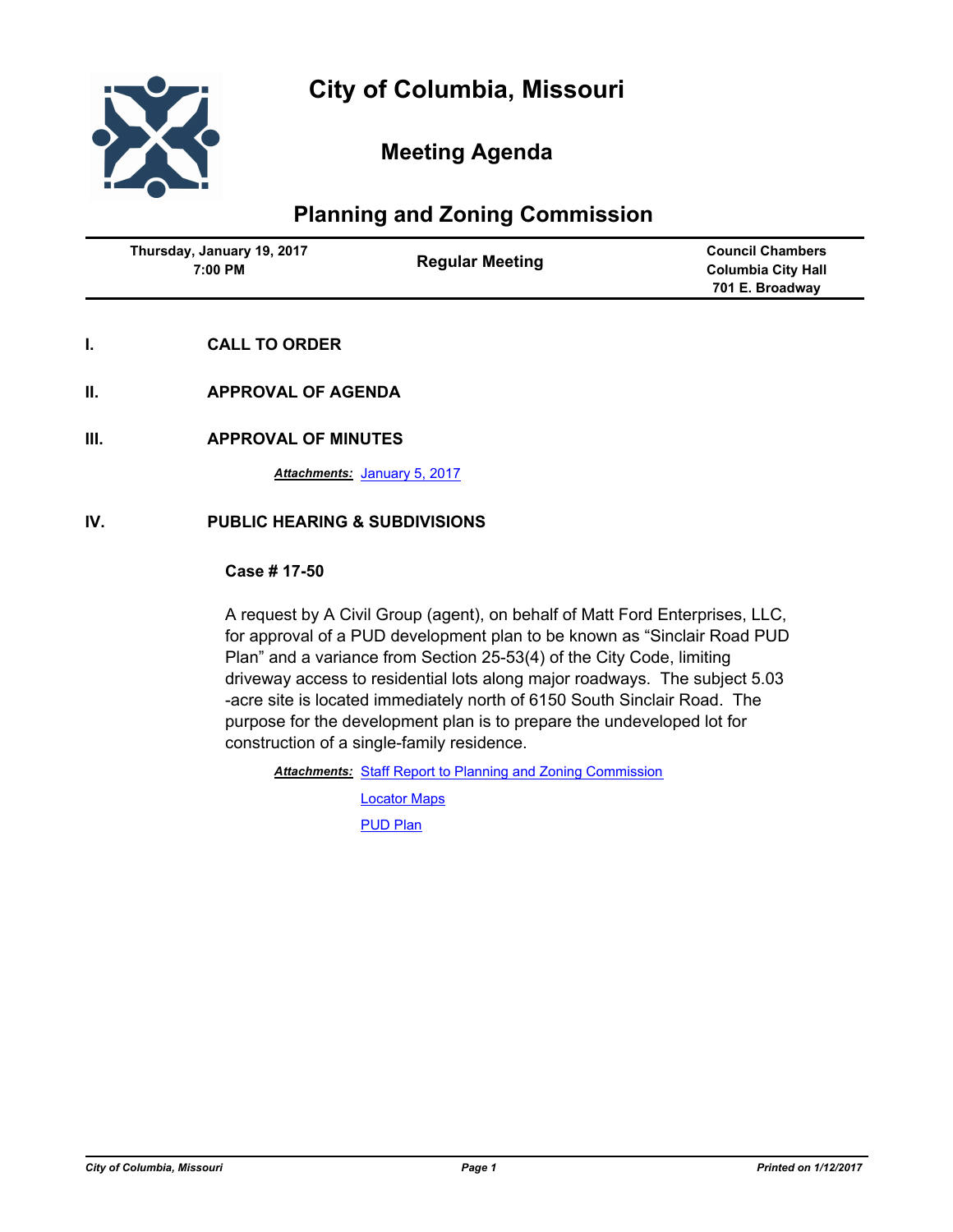## **Case # 17-49**

A request by A Civil Group (agent), on behalf of Matt Ford Enterprises, LLC, for approval of a two-lot final minor plat to be known as "Sinclair Road Plat 1". The subject 6.72-acre site consists of three lots, one addressed as 6150 Sinclair Road and two unaddressed lots. The purpose for the plat is to consolidate and reconfigure the lots into 2 parcels that coincide with zoning boundaries established in 2012, and to prepare the undeveloped lot north of 6150 Sinclair Road for construction of a single-family residence.

Attachments: [Staff Report to Planning and Zoning Commission](http://gocolumbiamo.legistar.com/gateway.aspx?M=F&ID=48abd4bd-0b4c-46f8-a9f9-0cf92fca002c.docx) [Locator Maps](http://gocolumbiamo.legistar.com/gateway.aspx?M=F&ID=eee73bf9-73ac-417a-86c8-0d1cbb6712c2.pdf) [Final Plat](http://gocolumbiamo.legistar.com/gateway.aspx?M=F&ID=4813ccca-44aa-4955-b5a3-e4fcc54a758f.pdf)

## **V. PUBLIC HEARINGS**

## **Case # 17-45**

A request by EMT4, LLC (owner) to rezone land from M-C (Controlled Industrial District) and M-R (Research, Development and Office Park District) to R-1 (One-Family Dwelling District). The 50.28-acre subject site is located on the east side of Brown Station Road, between Blue Ridge Road and US 63.

Attachments: [Staff Report to Planning and Zoning Commission](http://gocolumbiamo.legistar.com/gateway.aspx?M=F&ID=a73789ef-137a-4779-a0e3-de0d677a97d4.pdf) [Locator Maps](http://gocolumbiamo.legistar.com/gateway.aspx?M=F&ID=2b0f9abf-7be9-4bd8-999f-bfacc4948f13.pdf) [2015 rezoning ordinance](http://gocolumbiamo.legistar.com/gateway.aspx?M=F&ID=15eba4ff-5904-4a06-92ad-1933d8a2d5d6.pdf) [Columbia Imagined - Industrial Projection](http://gocolumbiamo.legistar.com/gateway.aspx?M=F&ID=fb73065c-6423-4f06-a0b0-14f312ad92e8.pdf)

#### **Case # 17-48**

A request by Frontgate of Columbia (owner) for approval of a C-P (Planned Business District) development plan to be known as "Addison's South C-P Plan". The 1.51-acre subject site is located on the southwest corner of Vawter School Road and Frontgate Drive.

Attachments: [Staff Report to Planning and Zoning Commission](http://gocolumbiamo.legistar.com/gateway.aspx?M=F&ID=01c8a374-e0d3-4fad-b820-51fb12564573.pdf) [Locator Maps](http://gocolumbiamo.legistar.com/gateway.aspx?M=F&ID=e024fba0-816b-43bc-9a30-965d987c55c1.pdf) [Addison's South C-P Plan](http://gocolumbiamo.legistar.com/gateway.aspx?M=F&ID=38f33823-fa92-4403-b7af-e747c11f5f19.pdf) [Design Parameters](http://gocolumbiamo.legistar.com/gateway.aspx?M=F&ID=f13a608a-70bd-4ba2-9757-69fa27b69143.pdf) [2007 Copperstone Commercial C-P Plan](http://gocolumbiamo.legistar.com/gateway.aspx?M=F&ID=010aa173-4c7d-4cb3-92d4-72311d6fb184.pdf) [1998 rezoning ordinance](http://gocolumbiamo.legistar.com/gateway.aspx?M=F&ID=9e7ad06c-868e-4917-9550-92cf48fa0e3b.pdf)